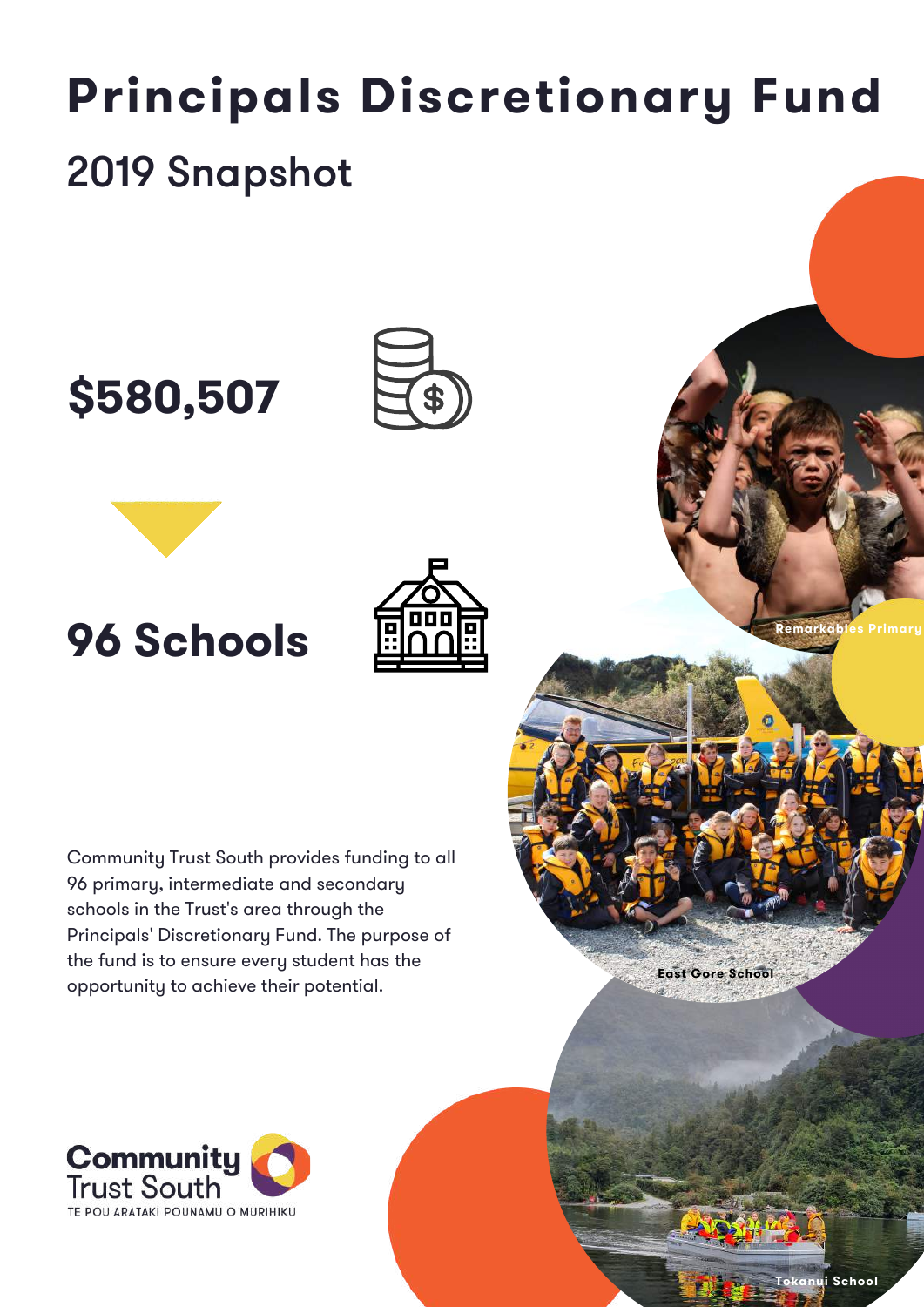# **Part A**

Enables students experiencing financial hardship to participate in school activities.

| Activity                              | <b>By Dollars</b> | <b>By Number of Students</b> |
|---------------------------------------|-------------------|------------------------------|
| Camps                                 | 46,506            | 425                          |
| Uniforms/Clothing/Shoes               | 13,967            | 287                          |
| <b>Extra-Curricular Activities</b>    | 7,670             | 255                          |
| Stationery                            | 7,048             | 680                          |
| Meals/Food                            | 6,318             | 967                          |
| Skiing                                | 4,757             | 47                           |
| Sport Fees/Subs                       | 4,271             | 137                          |
| Dyslexia & Other learning Assessment  | 3,946             | 19                           |
| Transport                             | 3,582             | 461                          |
| <b>School Fees/Donation</b>           | 3,478             | 25                           |
| <b>Class/School Trips</b>             | 2,126             | 99                           |
| Academic/Course fees                  | 2,019             | 11                           |
| <b>Sport Equipment</b>                | 1,454             | 43                           |
| Sports Trip/Tournament                | 1,129             | 115                          |
| <b>Activity/Entrance Fees</b>         | 895               | 26                           |
| Health                                | 797               | 27                           |
| Leadership/National Young Leaders Day | 724               | 36                           |
| Swimming                              | 572               | 132                          |
| Glasses/Eye Tests                     | 440               | 421                          |
| <b>School Shows Performances</b>      | 95                | 225                          |
| Other                                 | 3,697             | 28                           |
| <b>TOTAL</b>                          | $$115,491*$       | 4,466                        |

### **From the Principal**

"Our school is hugely grateful for funds provided by the Community Trust. We have been able to help so many of our children and expose them to experiences and opportunities that they may not have been able to have. Children have been supported through their learning and whanau have been supported financially for school costs and expenses. Children have been able to attend out of school events like the ski trip, that would not have been financially possible for them. We have been able to bring 'the arts' to our children and expose them to future opportunities." **Gore Main School**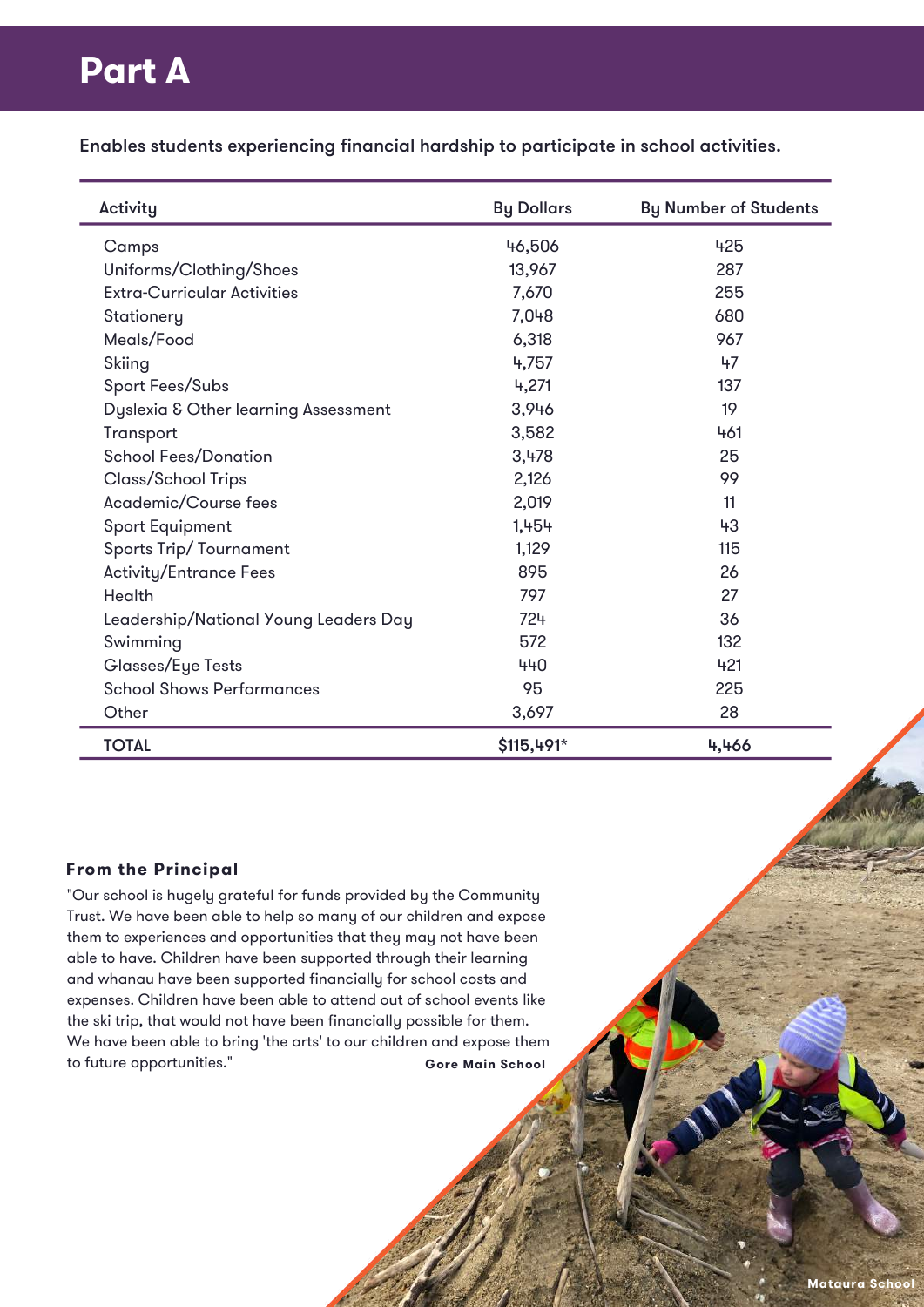# **Part B**

Supports schools to raise student achievement, address inequalities & reduce barriers to participation across specific Community Trust South, education, sport, art & culture priorities.

| Activity                                                                                                                                                                                                                                                 | <b>By Dollars</b> | <b>By Number</b><br>of Students |
|----------------------------------------------------------------------------------------------------------------------------------------------------------------------------------------------------------------------------------------------------------|-------------------|---------------------------------|
| <b>Education</b><br>• Addressing issues of inequality that present barriers to learning<br>and participating                                                                                                                                             | 91,165            | 1,734                           |
| Preparation of students for life after their schooling, with a focus<br>٠<br>on: life skills and financial literacy, careers education, effective<br>transitions/pathways, linkages between education and industry                                       | 43,450            | 1,640                           |
| Raising achievement of identified under achieving year 1-8<br>$\bullet$<br>students                                                                                                                                                                      | 107,241           | 3,218                           |
| • Students identified by their school as being at risk of<br>disengaging                                                                                                                                                                                 | 66,194            | 1,003                           |
| <b>Active Lifestyles</b><br>• Provide grassroots support for life long active participation and<br>engagement with a focus on: children (0-13 years), coaching<br>and volunteering, inactive people and people experiencing<br>barriers to participation | 46,068            | 3,383                           |
| <b>Arts, Heritage and Culture</b><br>• Increase awareness of and access to arts, heritage and culture;<br>and to support active participation in artistic, cultural and<br>heritage activities; with a particular focus on children and youth            | 75,143            | 6,485                           |
| <b>TOTAL</b>                                                                                                                                                                                                                                             | $$429,261*$       | 17,463                          |



#### **From the Principal**

"Travellers Resiliency Programme - The funding provided staffing/wages for the provision of an intensive small group programme focused on building resilience, self-awareness, and self-management skills with students identified as having a heightened risk of disengagement. The aim is to provide a 'fence at the top' rather than an 'ambulance at the bottom'."

**James Hargest College**